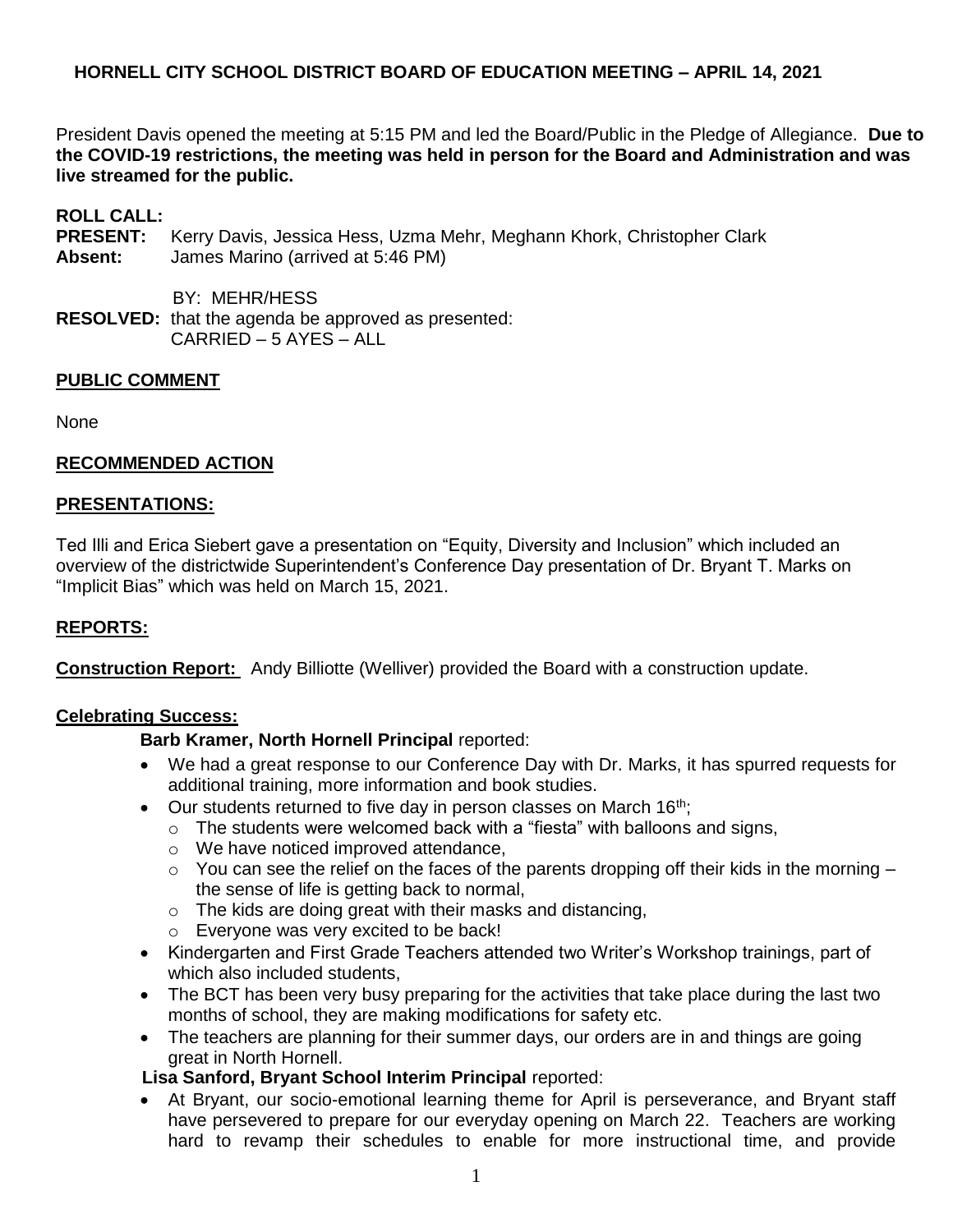opportunities for former A and B day students to get to know each other. We are grateful to all staff how have done their absolute best to be welcoming and supportive of kids building back their learning stamina to five days a week.

- $\bullet$  In 2<sup>nd</sup> grade, students are working on writing friendly letters and telling time.
- $\bullet$  Our 3<sup>rd</sup> graders are preparing for next week's NYS ELA testing, they are also deep into their study of fractions and their ELA Fractured Fairy Tales unit.
- At both grades, students have begun a pen pal correspondence with Intermediate School students, this will be a great way to build some friendships as the two schools merge.
- A shout out to Mrs. Carretto and Mrs. Willsey, our library is currently hosting a "Read Across Genres" challenge with a goal of reading nine books form nine different genres, like graphic novels and fairy tales as well as less well known genres like reference books, biographies and poems. Students can use books from their home or school libraries to complete all of the genres. In just two weeks,, we've had many students check our less-used sections of our library and we already have thirteen students that have completed the Genres Board by reading nine books. They are certainly motivated to ready widely!

## **Sean Gaffney, Intermediate School Principal** reported:

- Paraprofessionals Day was before break, want to give a shout out to them for all they do, they are our unsung heros.
- A big thank you to Jodi McAneney for organizing our assessments every year and keeping up with the State Ed changes. She has been knee deep in planning for the space, staff etc. for all of the required accommodations.
- Our return to five day instruction has been busy and very positive! It is exciting to see everyone together! Thanks to all staff for being supportive and flexible during this new transition.
- Thank you to Mark Kelly, Mr. Palotti, and Officer Kerr for helping to plan for and manage the increased traffic….we are also planning for next year!

## **Scott Carroll, High School Principal** reported:

- Just wanted to give a big "thank you" to everyone at the High School faculty, staff, transportation, custodial, paras, food service, etc. for coming together to arrange for the return of our students to five day instruction and putting our students first!!
	- o It started like a 1000 piece puzzle with a few pieces missing on the first day, but everything was falling into place over the next couple days and today things are running smoothly. The puzzle has now been famed and hung!

## **Superintendent's Report**

### **Superintendent Palotti** reported**:**

- Our entire year has been about doing things differently and using different spaces. The High School was impacted the most as far a space goes, having to utilize large spaces like the chorus room and gymnasiums for many different purposes.
- Admins worked tirelessly, counselors reinvented schedules, there were so many moving pieces to make this happen…the details, extra hours and dedication to make this happen was amazing!!
- I was able to visit every building on their first day back in full force, the excitement was evident on the faces of all levels. We are very happy that they will all be able to spend the last quarter of the year together…they missed so much last year.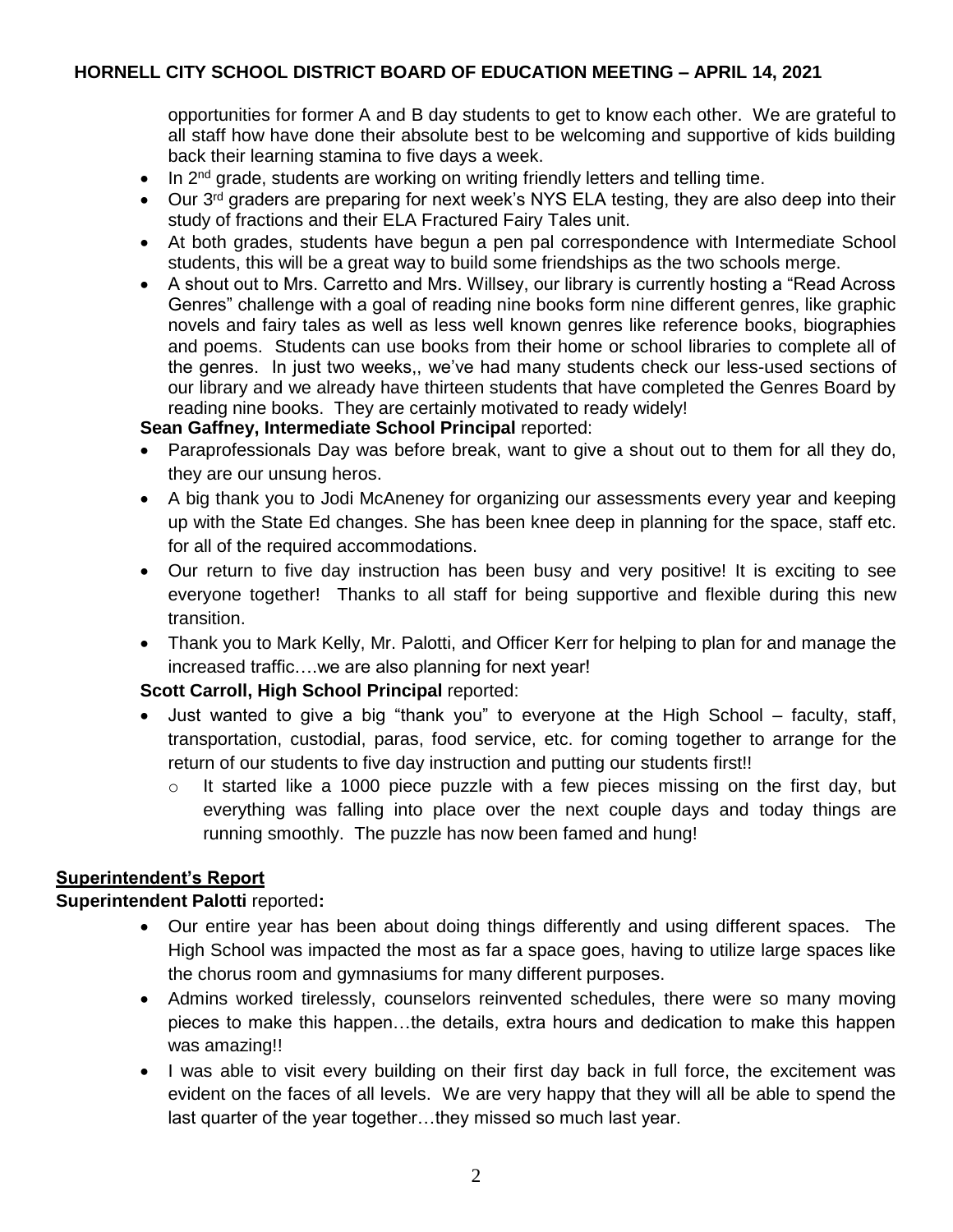- We are busy planning for the next few months figuring out how to end the year to include some of the "extras" that make school fun. We are working on such things as performances, prom etc., so that we can end on the best note possible.
- New guidelines have been released for graduation celebrations our goal is to be able to have one large in person ceremony (not four like last year). It may not the traditional ceremony we are accustomed to, but we will try to make it as close as possible. It will take a lot of planning and coordination – and nice weather!!
- In the last few days we have received a handful of modifications to the DOH guidelines that we currently have in place. One change is in the verbiage regarding face coverings, removing the option to remove them under certain circumstances regardless of physical distancing. We are working through piece by piece on revising our plan to be in accordance with the State DOH. In some areas such as the Elementary schools they are reducing the physical distancing requirement from 6ft to 3ft, however the High School level is more stringent and remains unchanged for now. As plans evolve we will maximize wherever we can continuing with the 6ft safest model. We will look for input from members of the school district and community. The timeline is that we will work through modifying the plan, we will then put it out to the various association's leadership for review and comments, then to the staff and then to the community.
- At this point we are just happy and thankful that the kids are back, the noise level in the hallways feels right....September was too quiet...the buzz is back!!

Member Marino arrived at 5:46 PM

# **Supt. Palotti was joined by Patrick Flaitz, School Business Official to provide an update on the 2021-22 Budget**:

• Provided a PowerPoint presentation with an overview of the finalized 2021-22 budget with a review of the updated state aid budget changes. The budget will be voted on by the Board later in the meeting.

## **ROUTINE ITEMS**

BY: HESS/MEHR

- **RESOLVED:** that, upon the recommendation of Superintendent Palotti to approves/accepts the following Consent Agenda items:
	- Approves of the minutes for the meetings of March 3. 2021.
	- Acceptance of the Treasurer's Report of February 28, 2021.
	- Acceptance of the Student Activities Report of February 28, 2021.
	- Acceptance of the Revenue Report of February 28, 2021.
	- Acceptance of the GF Budget Transfer Reports of February 18, 2021
	- Acceptance of the Appropriations Report of February 28, 2021.
	- Acceptance of the Warrant Report of February 28 and March 31, 2021.
	- The Board has no objections to the recommendations of the Committee on Special Education and approves the authorization of funds to implement the special education program s and services consistent with such recommendations for the meetings of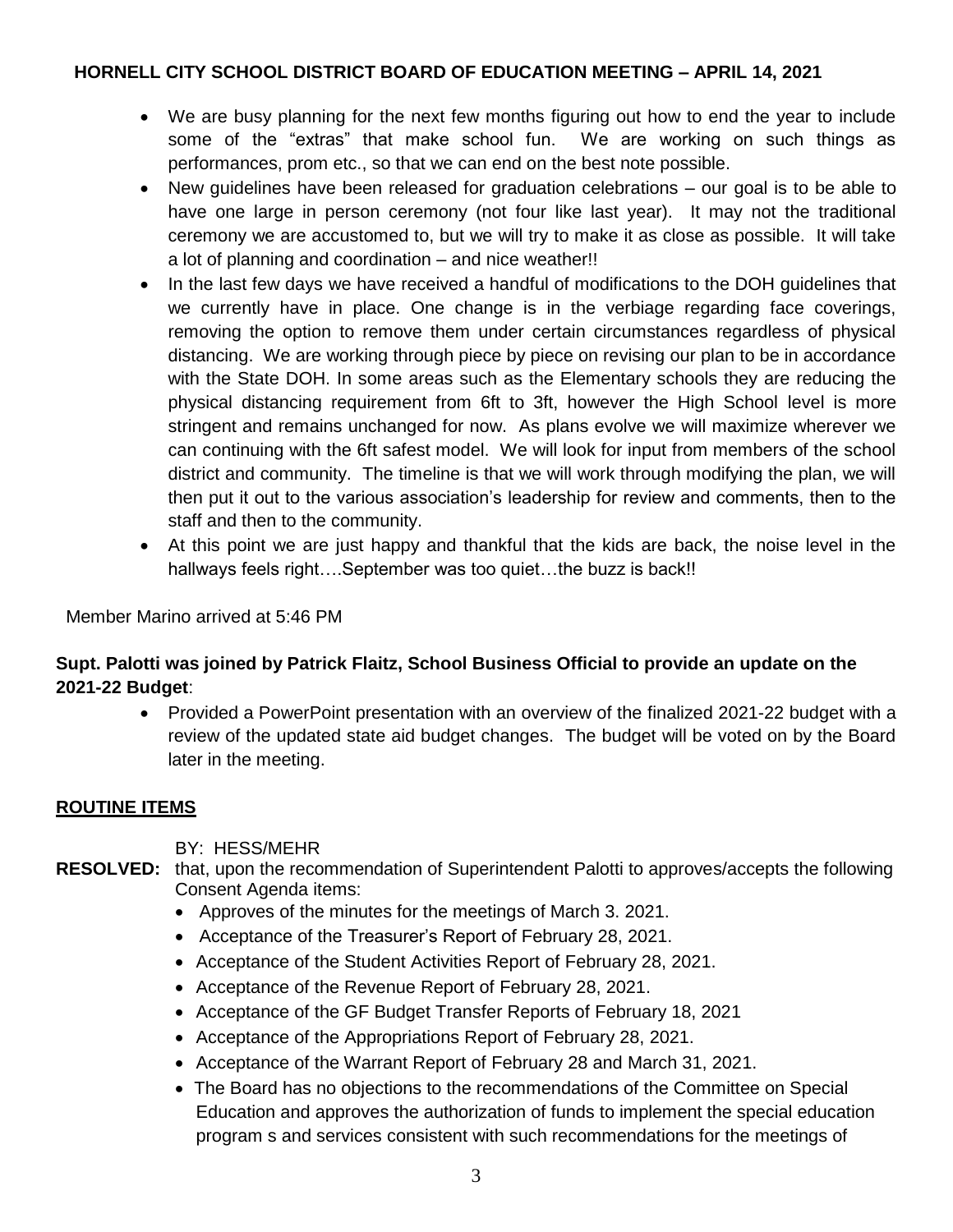March 3, 8, 10, 11, 17 and 24, 2021. The CPSE meetings of March 5, 8, 9, 19, 22, 29, 30 and 31, 2021 and the 504 meetings of March 3, 10, 17 and 31, 2021. CARRIED – 6 AYES – ALL

#### **OLD BUSINESS**

None

#### **NEW BUSINESS**

#### **POLICY/PROCEDURE** - **FINANCE**

BY: HESS/MEHR

**RESOLVED:** that, agenda items VI D.1a-f and 2.a-j together for one action. CARRIED – 6 AYES – ALL

BY: HESS/MEHR

- **RESOLVED:** that, upon the recommendation of Superintendent Palotti, the Board approves / accepts / authorizes the following:
	- approves the proposed 2021/22 School Calendar and 2021/22 Payroll Calendar.
	- **approves THE DISTRICT'S PROPOSED CAPITAL OUTLAY PROJECT INVOLVING IMPROVEMENTS AT THE DISTRICT'S NORTH HORNELL ELEMENTARY SCHOOL BUILDING AND THE SITE THEREOF) TO BE AN UNLISTED ACTION UNDER THE NEW YORK STATE ENVIRONMENTAL QUALITY REVIEW ACT, AND UTHORIZING AND DIRECTING THE INCLUSION OF**

**FUNDING FOR SUCH PROJECT IN THE DISTRICT'S PROPOSED 2021-2022**

**BUDGET. WHEREAS**, the Board of Education (the "Board") of the City School District of the City of Hornell, Steuben County, New York (the "District"), after consultation by District officials with the District's retained architectural firm (Hunt Engineers, Architects, Land Surveyors & Landscape Architect D.P.C. or "Hunt"), has resolved that the District should propose to undertake, during the District's pending (2021-2022) fiscal year, a capital outlay project (the "Project") involving improvements at the District's North Hornell Elementary School building (and the site thereof), such work being anticipated to include, but not necessarily to be limited to, the following generally described items. Interior work is anticipated to include hallway safety and finishes upgrades, flooring upgrades, and the conversion of the stage area to offices. Site work will be undertaken to reduce and reconfigure parking areas and sidewalks near the southwest wing of the school building to accommodate a Pre-K building addition that will be concurrently constructed as a Smart Schools Bond Act project that has been previously reviewed and approved. Related site work such as grading, erosion and sediment controls, relocation of underground utilities around the new addition, landscaping (including in some currently paved areas), and site lighting improvements are anticipated to be undertaken. Additional site work is anticipated to include the installation of new Pre-K playground equipment and associated site preparation work; and

**WHEREAS**, the estimated maximum cost of the Project (inclusive of all preliminary and incidental costs) has been determined by Hunt to be \$956,000; and

**WHEREAS**, the District is proposing that the Project be financed by the application of \$956,000 of funds to be earmarked for such purpose as a "Transfer to Capital Fund" in the District's pending (i.e., 2021-2022) budget, with the work on the Project being expected to be completed during the 2021-2022 fiscal year of the District; and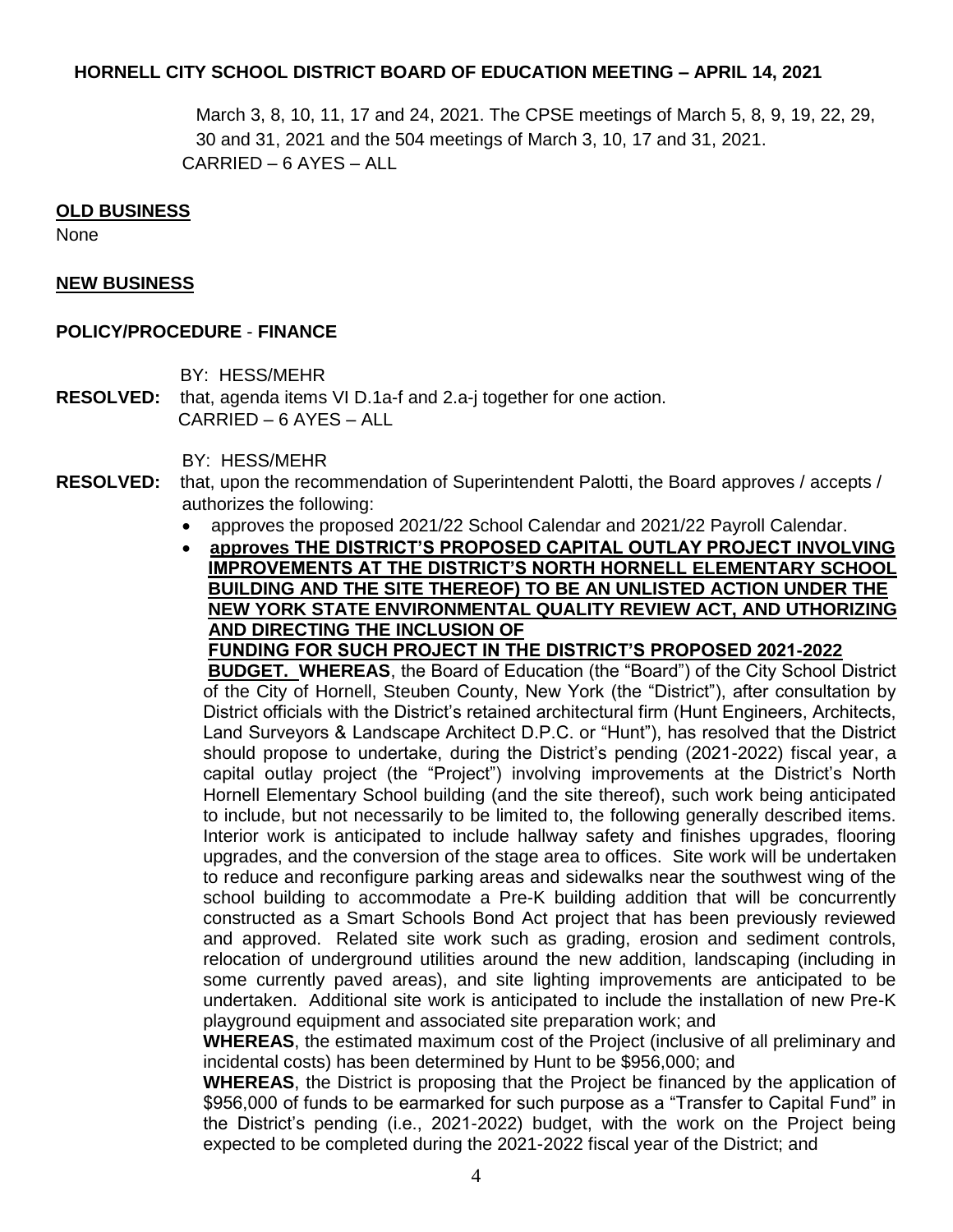**WHEREAS**, the District reserves the right to expand, contract or modify the scope of the Project in light of the level of future construction bids received, with the understanding that the estimated maximum cost of the Project will not exceed \$956,000; and

**WHEREAS**, in accordance with State Education Department guidance and policy, the District and the Board constitute, collectively, the lead agency under the State Environmental Quality Review Act ("SEQRA") for the environmental review of the Project, which is an Unlisted Action; and

**WHEREAS**, the District and Board have duly considered the Project, the Environmental Assessment Form, the criteria for determining whether the Project will have a significant adverse impact on the environment as set forth in 6 N.Y.C.R.R. § 617.7(c) of the SEQRA regulations, and such other information deemed appropriate; and **WHEREAS**, the District and Board have identified the relevant areas of environmental concern, have taken a hard look at these areas, and have made a reasoned elaboration of the basis for its determination under SEQRA;

**NOW THEREFORE, BE IT RESOLVED**, that it is the final determination of the District's Board that the Project constitutes an Unlisted action under SEQRA, that the Project will not result in a significant adverse impact on the environment (as set forth in a reasoned elaboration of the basis for such determination that has been provided in the Negative Declaration and Environmental Assessment Form which have been presented to, and reviewed and evaluated by, the Board, and are incorporated herein by reference), and the Superintendent is hereby authorized to sign and file all documents necessary to comply with SEQRA; and be it further

**RESOLVED**, that the proposed Project shall be included as a "Transfer to Capital Fund" line item (not exceeding \$956,000 in amount) in the District's proposed budget for the 2021-2022 fiscal year (with appropriate additional notification to District voters regarding the anticipated details of the work to be given in connection with the District's approval process), so that the Project may be initiated and completed (assuming voter approval of the District's proposed budget) during the District's 2021-2022 fiscal year; and be it further

**RESOLVED**, that this resolution shall take effect immediately.

- authorizes Patrick Flaitz to dispose of the following PE Equipment: Espresso Bike – Asset Control #A00496870
- approves the updated "Acceptable Use Policy for Chromebooks" as presented.
- approves the updated "Board of Education, Qualifications, Numbers and Terms of Office" Policy #1120 as presented.
- approves the "Hornell City School District Public Employer Emergency Health Plan".
- approves the Memorandum of Agreement with Building Blocks Comprehensive Service, Inc., as the LEA and the ASEP for flow-thru funding for the 2021-22 school year.
- approves the Memorandum of Agreement with Pathways as the LEA and the ASEP for flow-thru funding for the 2021-22 school year.
- approves the Memorandum of Agreement with the Rochester School for the Deaf for as the LEA and the ASEP for flow-thru funding for the 2021-22 school year.
- accepts the lowest bidder meeting the specifications on the waste pickup bid and contract for the 2021-22 school year: Lippincott's - \$26,900.00
- approves the continuation of the following services per previous RFP continuation agreements for the 2021/22 school year:

School Physician – Stony Brook Pediatrics - \$10,000.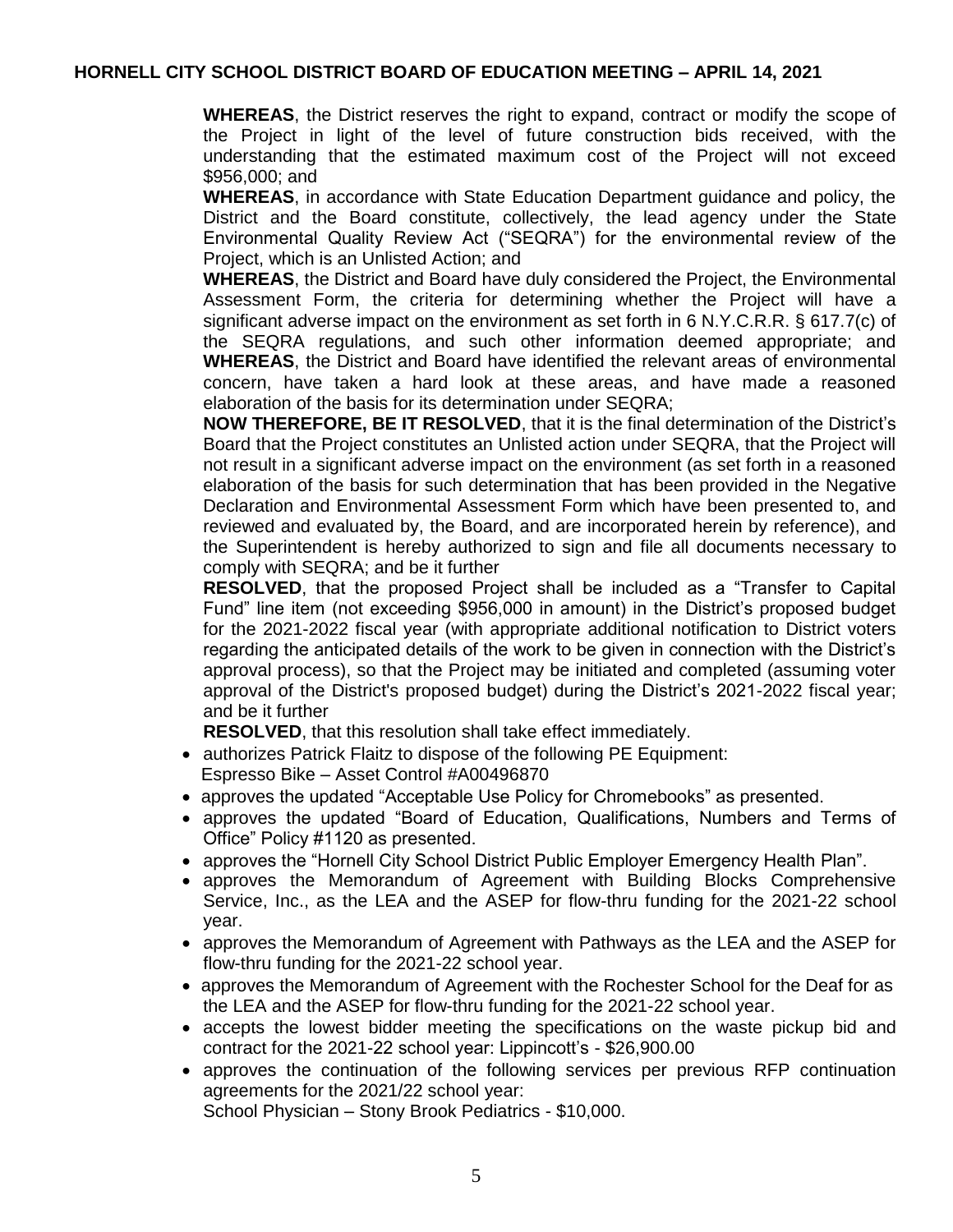- approves the resolution to participate in the Cooperative Food Service Bids with the GST BOCES for the 2021/22 school year.
- approves the resolution to participate in the Cooperative Natural Gas Bid with the WFL BOCES for the 2021/22 school year.
- approves the 2021-2022 school budget in the amount of \$39,843,578.
- approves the contract with Teresa Howard to provide Staff Development Services at St. Ann's Academy, effective September 1, 2020 through June 30, 2021.
- approves the updated contract with Welliver for services related to the Capital Outlay project and additional North Hornell work.

CARRIED – 6 AYES – ALL

## **PERSONNEL**

BY: HESS/MEHR

**RESOLVED:** that, upon the recommendation of Superintendent Palotti, the Board approves the permanent appointment of Diane VanScoter as Bus Attendant effective September 3, 2020.

CARRIED – 6 AYES – ALL

BY: HESS/MEHR

**RESOLVED:** that, upon the recommendation of Superintendent Palotti, the Board approves the permanent appointment of Christine Smith as Bus Attendant effective September 3, 2020. CARRIED – 6 AYES – ALL

BY: HESS/MEHR

**RESOLVED:** that, upon the recommendation of Superintendent Palotti, the Board approves the permanent appointment of Edward Knitter as School Bus Driver effective September 3, 2020.

CARRIED – 6 AYES – ALL

BY: HESS/MEHR

**RESOLVED:** that, upon the recommendation of Superintendent Palotti, the Board approves the permanent appointment of Cynthia Harding as Cleaner effective September 17, 2020. CARRIED – 6 AYES – ALL

BY: HESS/MEHR

**RESOLVED:** that, upon the recommendation of Superintendent Palotti, the Board approves the 26-week probationary appointment of John Hollister as Cleaner effective April 15, 2021, 8 hours per day, 12 months at the rate stated in the HESSA contract. CARRIED – 6 AYES – ALL

BY: HESS/MEHR

**RESOLVED:** that, upon the recommendation of Superintendent Palotti, the Board approves the increase in hours of Vicki Plank from 7 hours per day to 7.5 hours per day effective April 15, 2021 through the end of the 2020-21 school year. CARRIED – 6 AYES – ALL

BY: HESS/MEHR

**RESOLVED:** that, upon the recommendation of Superintendent Palotti, the Board approves the appointment of Charles Class as Crew Chief effective January 9, 2021. CARRIED – 6 AYES – ALL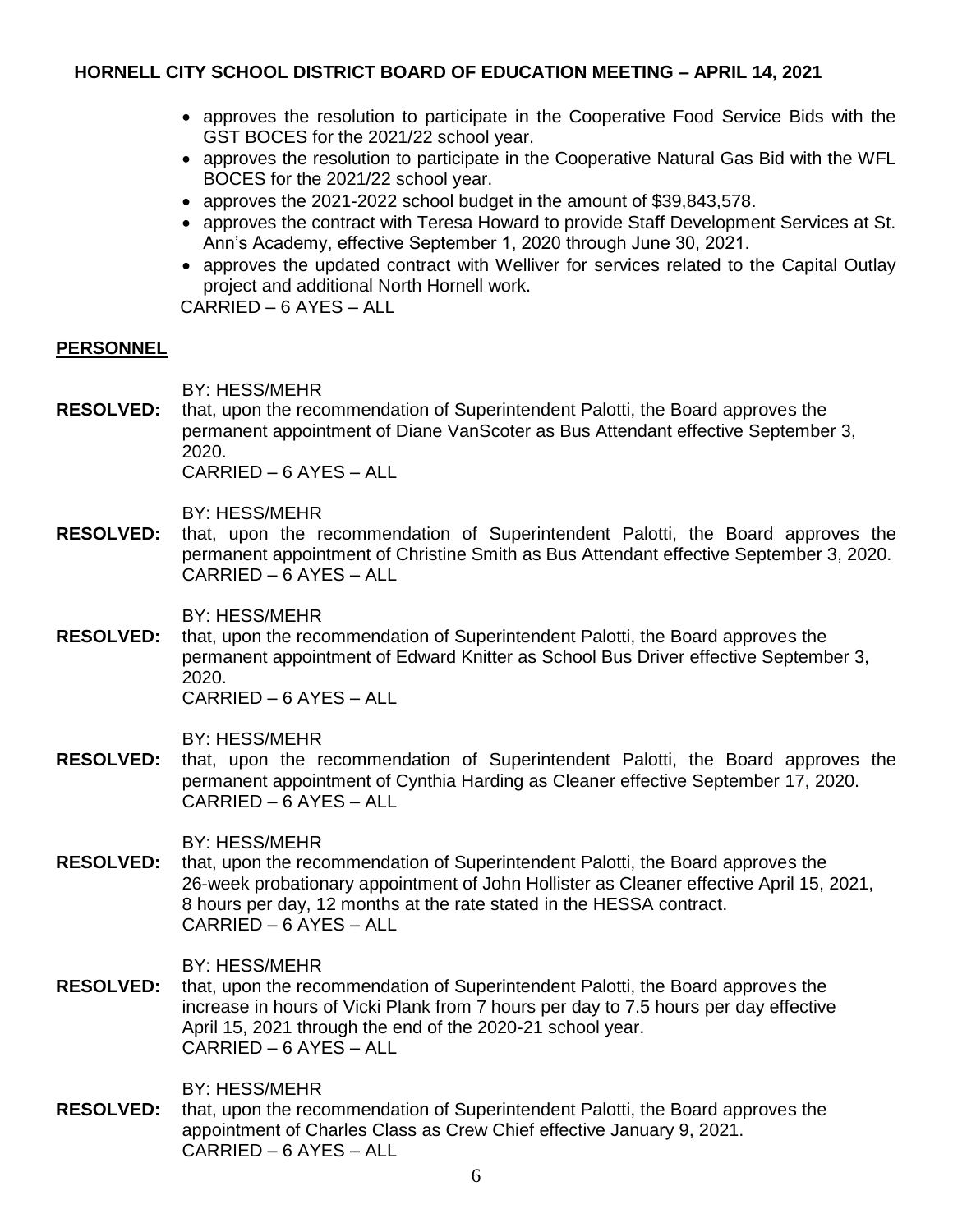#### BY: HESS/MEHR

**RESOLVED:** that, upon the recommendation of Superintendent Palotti, the Board accepts the resignation for the purpose of retirement of James Miller as Maintenance Foreman effective May 7, 2021. (29.5 years of service). CARRIED – 6 AYES – ALL

The Board congratulated Jim and thanked him for his many years of service.

#### BY: HESS/MEHR

**RESOLVED:** that, upon the recommendation of Superintendent Palotti, the Board approves the appointment of Kathleen Swift as Student Activities Central Treasurer effective April 15, 2021 through the remainder of the 2020-21 school year. CARRIED – 6 AYES – ALL

#### BY: HESS/MEHR

**RESOLVED:** that, upon the recommendation of Superintendent Palotti, the Board approves the following Spring Coaching Assignments for the 2021 season, (pending proper certifications and clearances) appointments are conditional upon actual existence of a Spring 2021 season, with stipends as defined in the HEA Contract – stipends may be prorated to reflect the abbreviated season due to the COVID restrictions in place. Appointments are effective April 19, 2021:

| <b>Baseball:</b>         |                                 |
|--------------------------|---------------------------------|
| Jacob Kenney -           | <b>Varsity Head Coach</b>       |
| <b>Joe Flint</b>         | <b>JV Head Coach</b>            |
| Christopher vanLeeuvan - | Mod Head Coach                  |
| <b>Softball:</b>         |                                 |
| Aubri Mosher             | <b>Varsity Head Coach</b>       |
| Jennifer Larkin -        | <b>JV Head Coach</b>            |
| Kara Capozza –           | <b>Modified Head Coach</b>      |
| <b>Track and Field:</b>  |                                 |
| Michael DeGaetano -      | <b>Boys Varsity Head Coach</b>  |
| Damien DeMarco -         | <b>Girls Varsity Head Coach</b> |
| Mary Wolf                | <b>Assistant Coach</b>          |
| Angela DeLany -          | <b>Assistant Coach</b>          |
| Tennis:                  |                                 |
| Sean Gaffney             | <b>Varsity Head Coach</b>       |
| James Dagon              | <b>Modified Head Coach</b>      |
| Golf:                    |                                 |
| Amy Feeley               | <b>Varsity Head Coach</b>       |
| Barbara Kramer -         | <b>JV Head Coach</b>            |
| <b>Volunteers:</b>       |                                 |
| <b>Steve Carson</b>      | (Baseball)                      |
| Pat McHale               | (Baseball)                      |
| Caden Dunham             | (Baseball)                      |
| <b>Bill Headley</b>      | (Baseball)                      |
| Jennifer Kellogg         | (Softball)                      |
| Conor Lynch              | (Track)                         |
| <b>Andrew Newman</b>     | (Track)                         |
| Erin Briggs              | (Track)                         |
| CARRIED - 6 AYES - ALL   |                                 |
|                          |                                 |